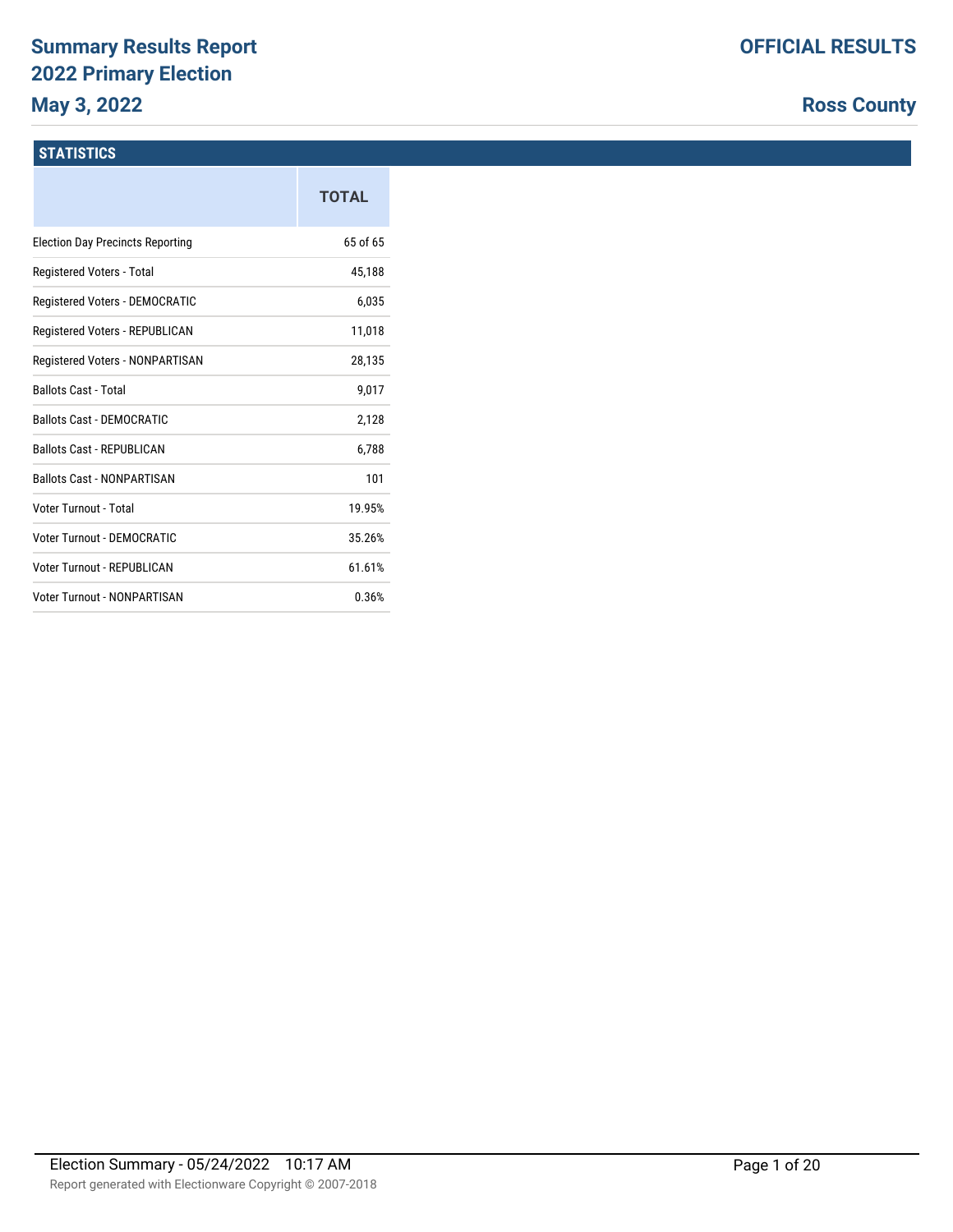#### **Dem For Governor and Lieutenant Governor**

Vote For 1

|                                   | <b>TOTAL</b> |
|-----------------------------------|--------------|
| John Cranley and Teresa Fedor     | 588          |
| Nan Whaley and Cheryl L. Stephens | 1,443        |
| Overvotes                         |              |
| Undervotes                        | 96           |
| <b>Precincts Reporting</b>        | $65$ of $65$ |

# **Dem For Attorney General**

Vote For 1

|                            | <b>TOTAL</b> |
|----------------------------|--------------|
| Jeffrey A. Crossman        | 1,832        |
| Overvotes                  | 0            |
| <b>Undervotes</b>          | 296          |
| <b>Precincts Reporting</b> | 65 of 65     |

# **Dem For Auditor of State**

Vote For 1

|                            | <b>TOTAL</b> |
|----------------------------|--------------|
| <b>Taylor Sappington</b>   | 1,812        |
| Overvotes                  | 0            |
| Undervotes                 | 316          |
| <b>Precincts Reporting</b> | 65 of 65     |

# **Dem For Secretary of State**

|                            | <b>TOTAL</b> |
|----------------------------|--------------|
| Chelsea Clark              | 1,806        |
| Overvotes                  | 0            |
| Undervotes                 | 322          |
| <b>Precincts Reporting</b> | 65 of 65     |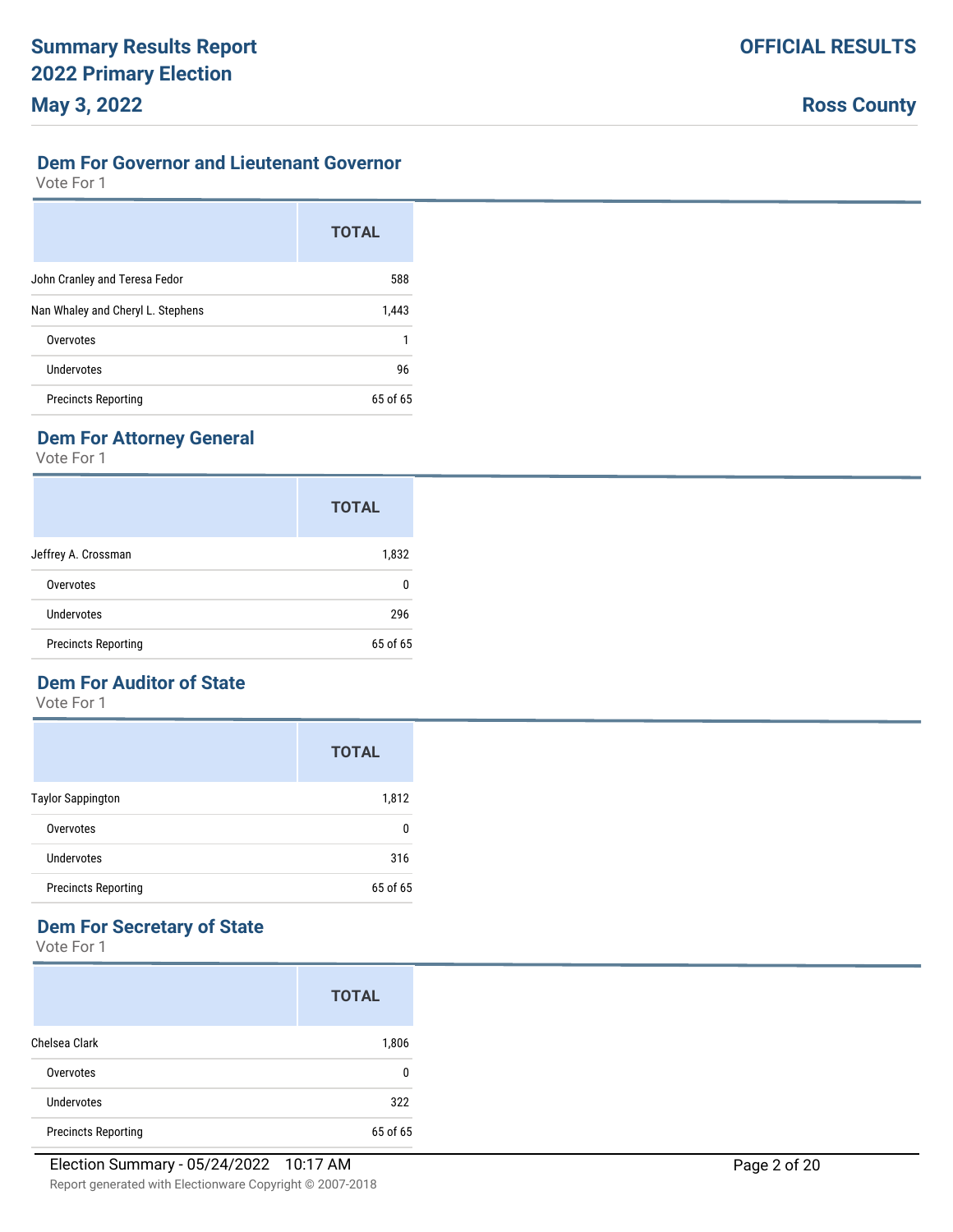#### **Dem For Treasurer of State**

Vote For 1

|                            | <b>TOTAL</b> |
|----------------------------|--------------|
| Scott Schertzer            | 1,789        |
| Overvotes                  | 0            |
| Undervotes                 | 339          |
| <b>Precincts Reporting</b> | 65 of 65     |

# **Dem For Chief Justice of the Supreme Court**

Vote For 1

|                            | <b>TOTAL</b> |
|----------------------------|--------------|
| Jennifer Brunner           | 1,871        |
| Overvotes                  | n            |
| Undervotes                 | 257          |
| <b>Precincts Reporting</b> | 65 of 65     |

#### **Dem For Justice of the Supreme Court (1/1)** Vote For 1

|                            | <b>TOTAL</b> |
|----------------------------|--------------|
| Terri Jamison              | 1,737        |
| Overvotes                  | 0            |
| Undervotes                 | 391          |
| <b>Precincts Reporting</b> | 65 of 65     |

# **Dem For Justice of the Supreme Court (1/2)**

|                            | <b>TOTAL</b> |
|----------------------------|--------------|
| Marilyn Zayas              | 1,686        |
| Overvotes                  | 0            |
| Undervotes                 | 442          |
| <b>Precincts Reporting</b> | 65 of 65     |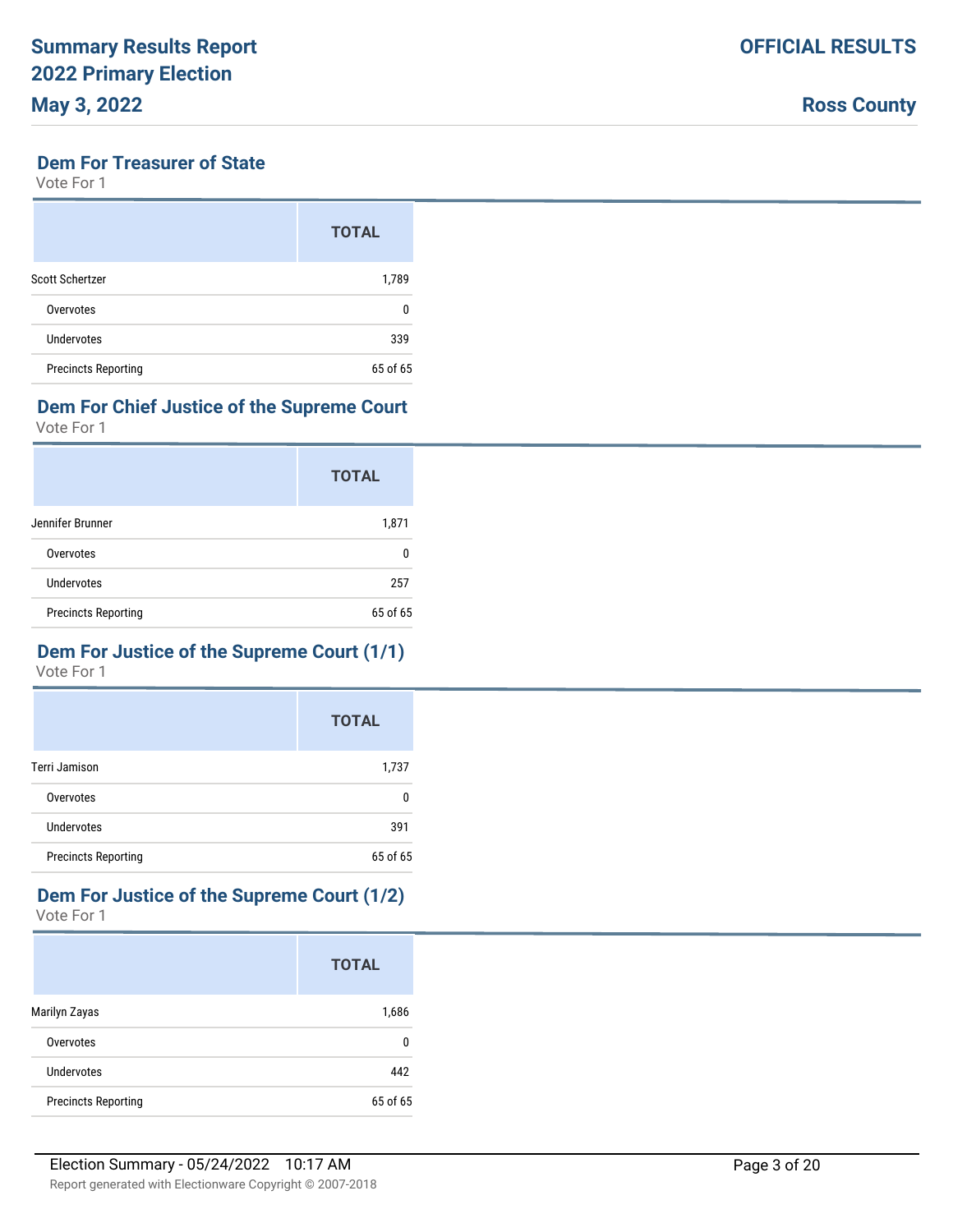|  | <b>Ross County</b> |
|--|--------------------|
|--|--------------------|

#### **Dem For U.S. Senator**

Vote For 1

|                            | <b>TOTAL</b> |
|----------------------------|--------------|
| Morgan Harper              | 371          |
| Traci TJ Johnson           | 206          |
| Tim Ryan                   | 1,461        |
| Overvotes                  | 0            |
| Undervotes                 | 90           |
| <b>Precincts Reporting</b> | 65 of 65     |

#### **Dem For Representative to Congress (2nd District)**

Vote For 1

|                            | <b>TOTAL</b> |
|----------------------------|--------------|
| Alan Darnowsky             | 459          |
| Samantha Meadows           | 1,429        |
| Overvotes                  | 0            |
| Undervotes                 | 240          |
| <b>Precincts Reporting</b> | 65 of 65     |

# **Dem For Judge of the Court of Appeals (4th District)**

|                            | <b>TOTAL</b> |
|----------------------------|--------------|
| No Valid Petition Filed    | n            |
| Overvotes                  | n            |
| Undervotes                 | 2,128        |
| <b>Precincts Reporting</b> | 65 of 65     |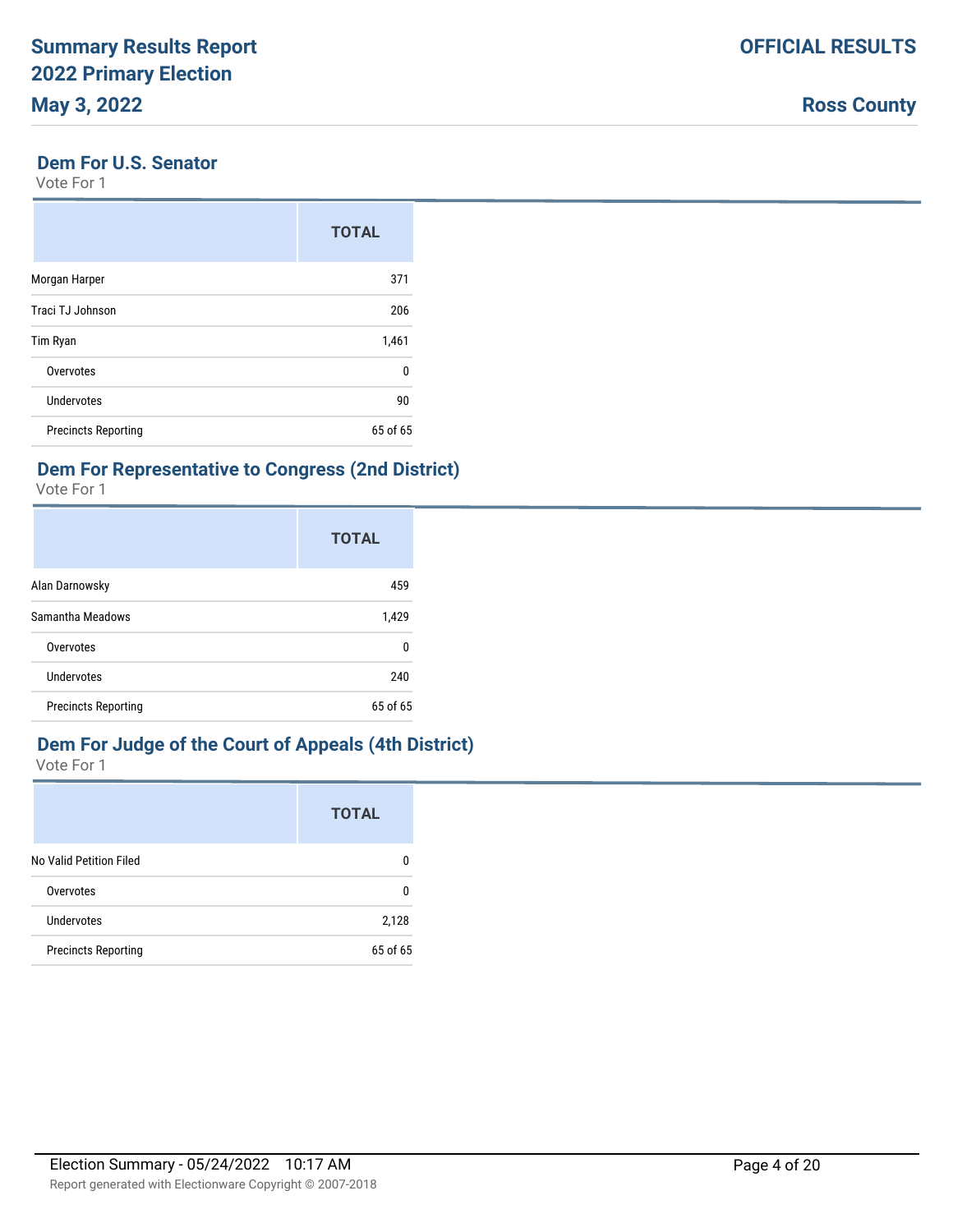#### **Dem For Judge of the Court of Common Pleas**

Vote For 1

|                            | <b>TOTAL</b> |
|----------------------------|--------------|
| No Valid Petition Filed    | n            |
| Overvotes                  | 0            |
| Undervotes                 | 2,128        |
| <b>Precincts Reporting</b> | 65 of 65     |

# **Dem For County Commissioner**

Vote For 1

|                            | <b>TOTAL</b> |
|----------------------------|--------------|
| Doug Corcoran              | 1,924        |
| Overvotes                  | n            |
| Undervotes                 | 204          |
| <b>Precincts Reporting</b> | 65 of 65     |

# **Dem For County Auditor**

Vote For 1

|                            | <b>TOTAL</b> |
|----------------------------|--------------|
| Robyn M. Brewster          | 1,859        |
| Overvotes                  | n            |
| <b>Undervotes</b>          | 269          |
| <b>Precincts Reporting</b> | 65 of 65     |

# **Dem For Member of County Central Committee 1 Chillicothe 1-A**

|                            | <b>TOTAL</b> |
|----------------------------|--------------|
| <b>Beth Neal</b>           | 64           |
| Overvotes                  | 0            |
| Undervotes                 | 4            |
| <b>Precincts Reporting</b> | $1$ of $1$   |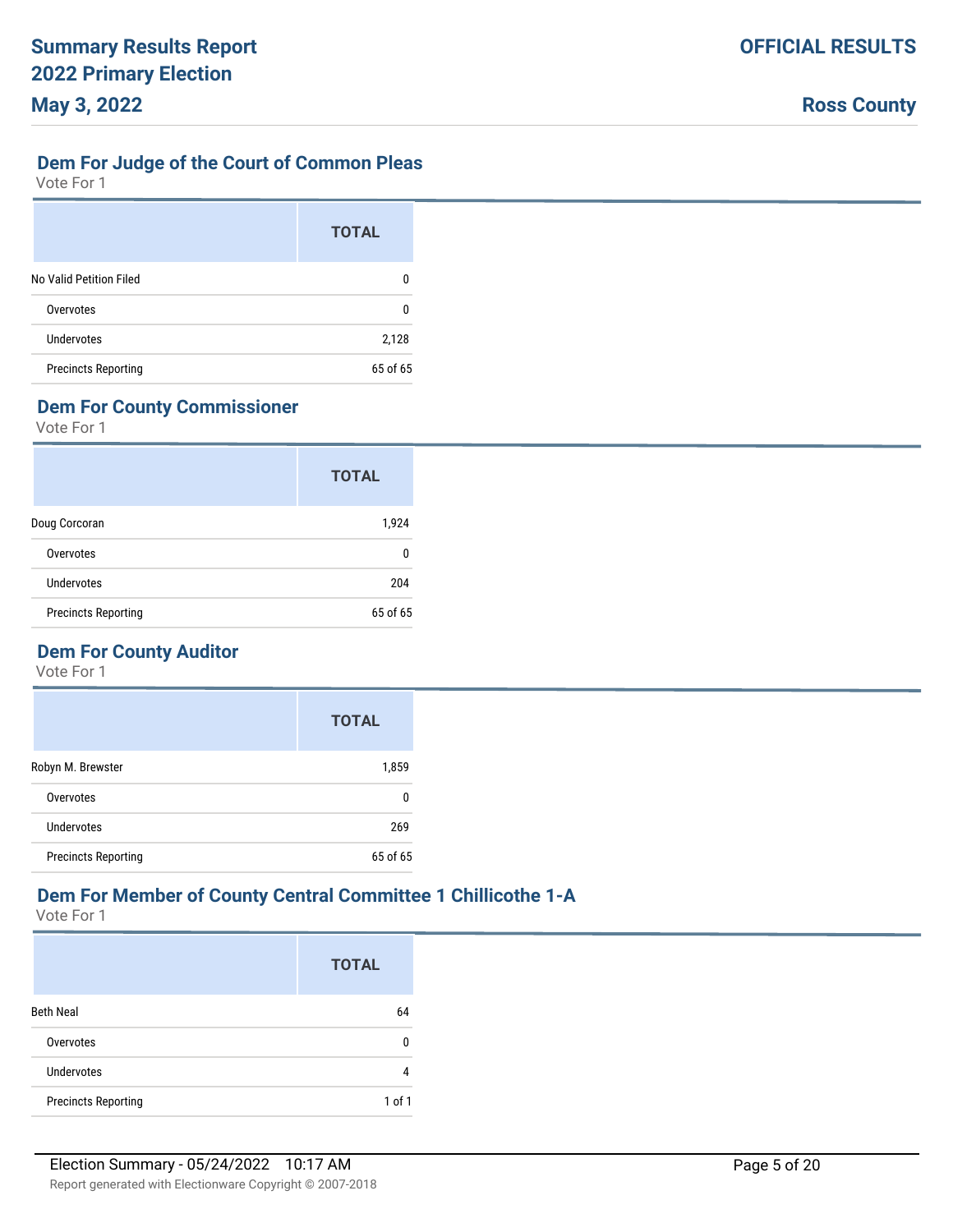#### **Dem For Member of County Central Committee 3 Chillicothe 1-C**

Vote For 1

|                            | <b>TOTAL</b> |
|----------------------------|--------------|
| Velma Kell                 | 43           |
| Overvotes                  | n            |
| Undervotes                 | 6            |
| <b>Precincts Reporting</b> | $1$ of $1$   |

#### **Dem For Member of County Central Committee 7 Chillicothe 2-C**

Vote For 1

|                            | <b>TOTAL</b> |
|----------------------------|--------------|
| Stephen A. Madru           | 41           |
| Overvotes                  | 0            |
| Undervotes                 | 3            |
| <b>Precincts Reporting</b> | 1 of 1       |

#### **Dem For Member of County Central Committee 16 Chillicothe 5-A**

Vote For 1

|                            | <b>TOTAL</b> |
|----------------------------|--------------|
| Elizabeth Gibbons-Camp     | 29           |
| Overvotes                  |              |
| Undervotes                 |              |
| <b>Precincts Reporting</b> | 1 of 1       |

#### **Dem For Member of County Central Committee 17 Chillicothe 5-B**

|                            | <b>TOTAL</b> |
|----------------------------|--------------|
| Mike Warren                | 41           |
| Overvotes                  | U            |
| Undervotes                 | 5            |
| <b>Precincts Reporting</b> | $1$ of $1$   |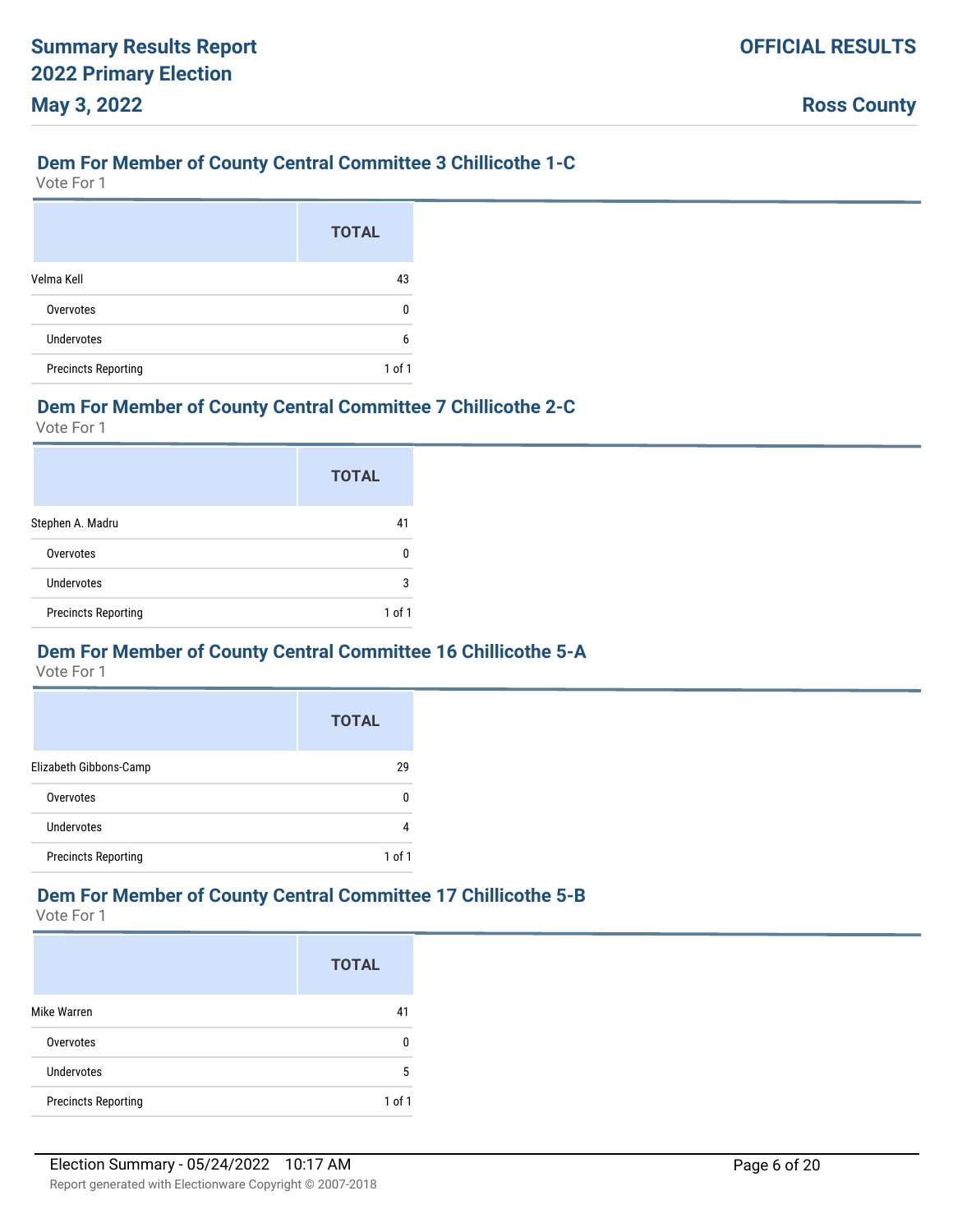#### **Dem For Member of County Central Committee 36 Green South**

Vote For 1

|                            | <b>TOTAL</b> |
|----------------------------|--------------|
| David F. Lanning           | 53           |
| Overvotes                  | n            |
| Undervotes                 | 11           |
| <b>Precincts Reporting</b> | 1 of 1       |

#### **Dem For Member of County Central Committee 59 Twin South**

Vote For 1

|                            | <b>TOTAL</b> |
|----------------------------|--------------|
| Gayle Mahaffey             | 25           |
| Overvotes                  | ŋ            |
| Undervotes                 | 6            |
| <b>Precincts Reporting</b> | 1 of 1       |

#### **Dem For Member of County Central Committee 61 Union East**

Vote For 1

|                            | <b>TOTAL</b> |
|----------------------------|--------------|
| <b>Rick Marriott</b>       | 29           |
| Overvotes                  | n            |
| <b>Undervotes</b>          | 3            |
| <b>Precincts Reporting</b> | 1 of 1       |

#### **Dem For Member of County Central Committee 62 Union North**

|                            | <b>TOTAL</b> |
|----------------------------|--------------|
| Martha Gerber Rittinger    | 19           |
| Overvotes                  |              |
| Undervotes                 | 6            |
| <b>Precincts Reporting</b> | 1 of 1       |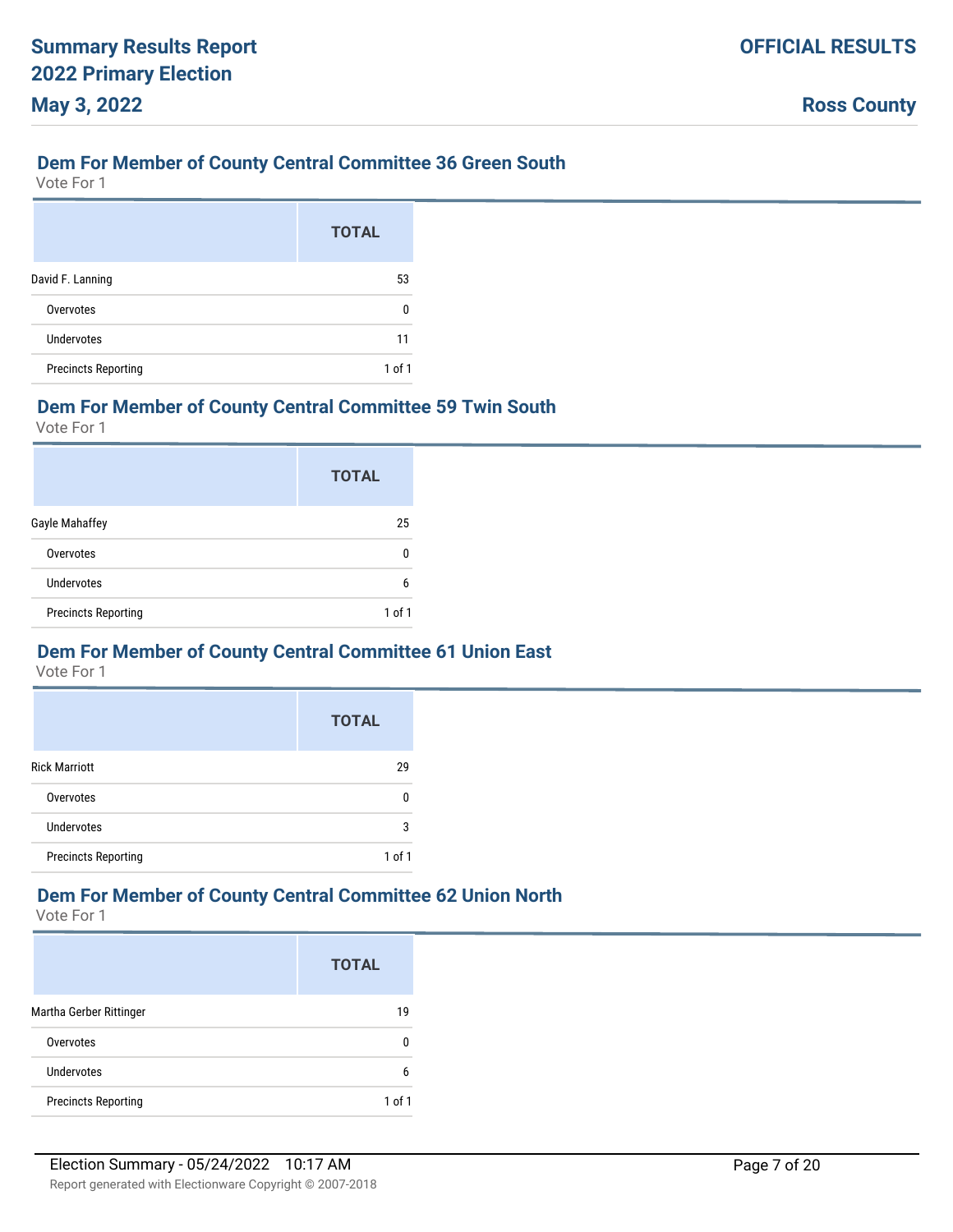#### **Dem For Member of County Central Committee 65 Union West**

Vote For 1

|                            | <b>TOTAL</b> |
|----------------------------|--------------|
| Ralph Gerald Park          | 39           |
| Overvotes                  | O            |
| Undervotes                 | 5            |
| <b>Precincts Reporting</b> | 1 of 1       |

#### **Rep For Governor and Lieutenant Governor**

Vote For 1

|                                      | <b>TOTAL</b> |
|--------------------------------------|--------------|
| Joe Blystone and Jeremiah W. Workman | 2,705        |
| Mike DeWine and Jon Husted           | 2,788        |
| Ron Hood and Candice Keller          | 114          |
| Jim Renacci and Joe Knopp            | 1,125        |
| Overvotes                            | U            |
| Undervotes                           | 56           |
| <b>Precincts Reporting</b>           | $65$ of $65$ |

#### **Rep For Attorney General**

|                            | <b>TOTAL</b> |
|----------------------------|--------------|
| Dave Yost                  | 5,750        |
| Overvotes                  | n            |
| Undervotes                 | 1,038        |
| <b>Precincts Reporting</b> | 65 of 65     |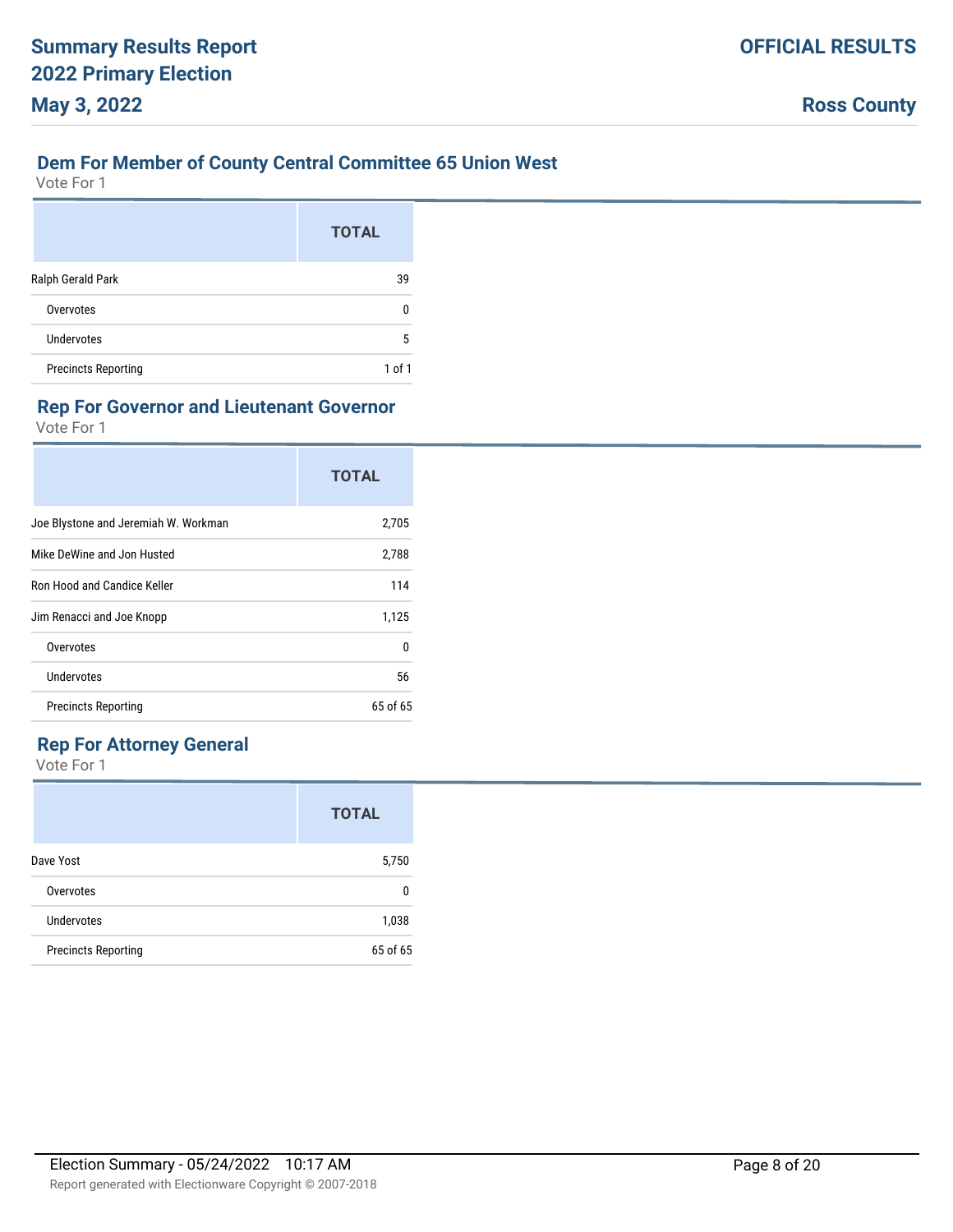# **Rep For Auditor of State**

Vote For 1

|                            | <b>TOTAL</b> |
|----------------------------|--------------|
| Keith Faber                | 5,387        |
| Overvotes                  | 0            |
| Undervotes                 | 1,401        |
| <b>Precincts Reporting</b> | 65 of 65     |

# **Rep For Secretary of State**

Vote For 1

|                            | <b>TOTAL</b> |
|----------------------------|--------------|
| John Adams                 | 2,246        |
| <b>Frank LaRose</b>        | 3,857        |
| Overvotes                  | n            |
| Undervotes                 | 685          |
| <b>Precincts Reporting</b> | 65 of 65     |

# **Rep For Treasurer of State**

Vote For 1

|                            | <b>TOTAL</b> |
|----------------------------|--------------|
| Robert Sprague             | 5,379        |
| Overvotes                  | n            |
| Undervotes                 | 1,409        |
| <b>Precincts Reporting</b> | 65 of 65     |

# **Rep For Chief Justice of the Supreme Court**

|                            | <b>TOTAL</b> |
|----------------------------|--------------|
| Sharon L. Kennedy          | 5,387        |
| Overvotes                  | n            |
| Undervotes                 | 1,401        |
| <b>Precincts Reporting</b> | 65 of 65     |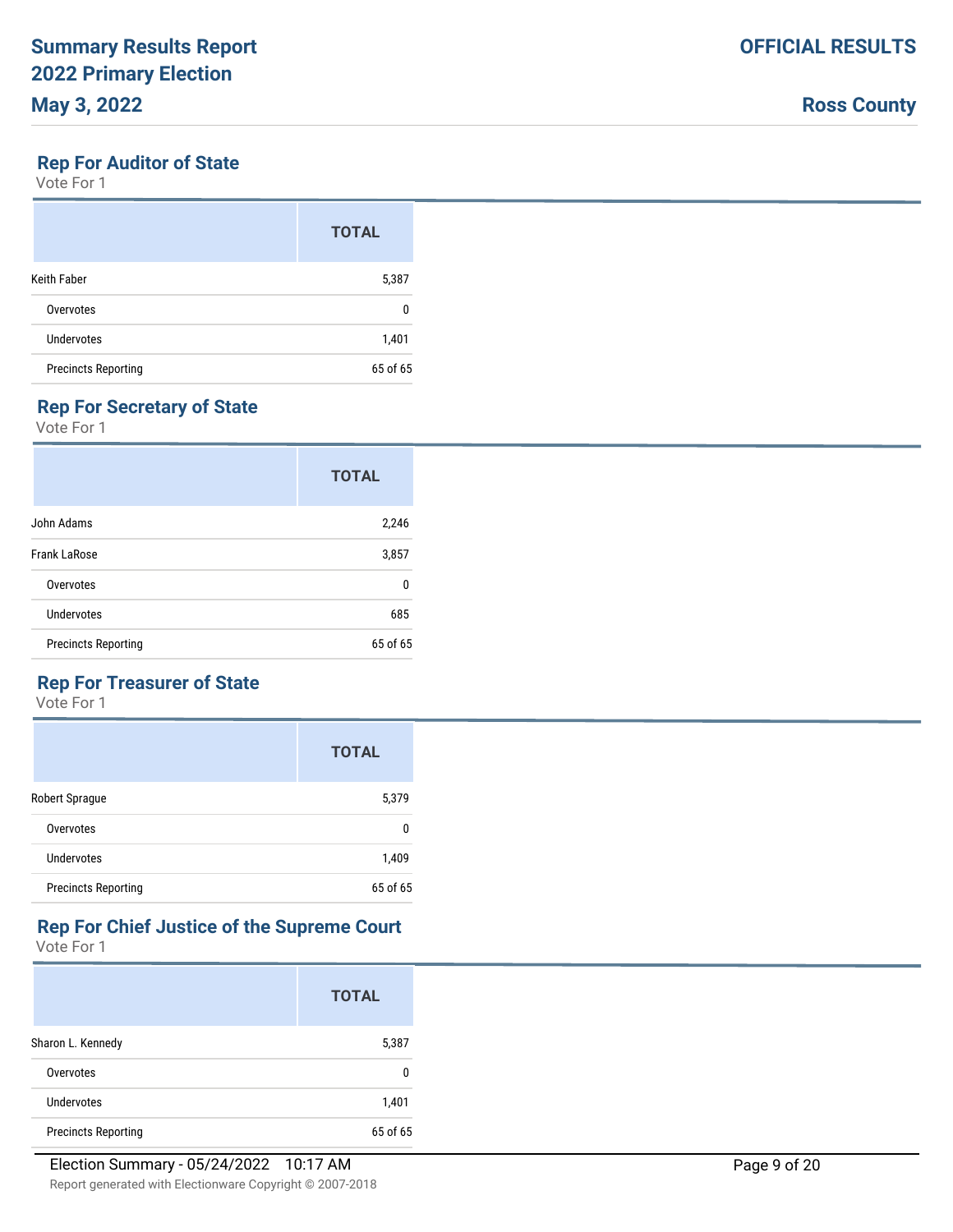# **Rep For Justice of the Supreme Court (1/1)**

Vote For 1

|                            | <b>TOTAL</b> |
|----------------------------|--------------|
| Pat Fischer                | 5,254        |
| Overvotes                  | 0            |
| <b>Undervotes</b>          | 1,534        |
| <b>Precincts Reporting</b> | 65 of 65     |

# **Rep For Justice of the Supreme Court (1/2)**

Vote For 1

|                            | <b>TOTAL</b> |
|----------------------------|--------------|
| Pat DeWine                 | 4,809        |
| Overvotes                  | 0            |
| Undervotes                 | 1,979        |
| <b>Precincts Reporting</b> | 65 of 65     |

# **Rep For U.S. Senator**

|                            | <b>TOTAL</b> |
|----------------------------|--------------|
| <b>Matt Dolan</b>          | 1,153        |
| <b>Mike Gibbons</b>        | 860          |
| Josh Mandel                | 1,916        |
| <b>Neil Patel</b>          | 51           |
| Mark Pukita                | 101          |
| Jane Timken                | 241          |
| <b>JD Vance</b>            | 2,325        |
| Overvotes                  | 0            |
| <b>Undervotes</b>          | 141          |
| <b>Precincts Reporting</b> | 65 of 65     |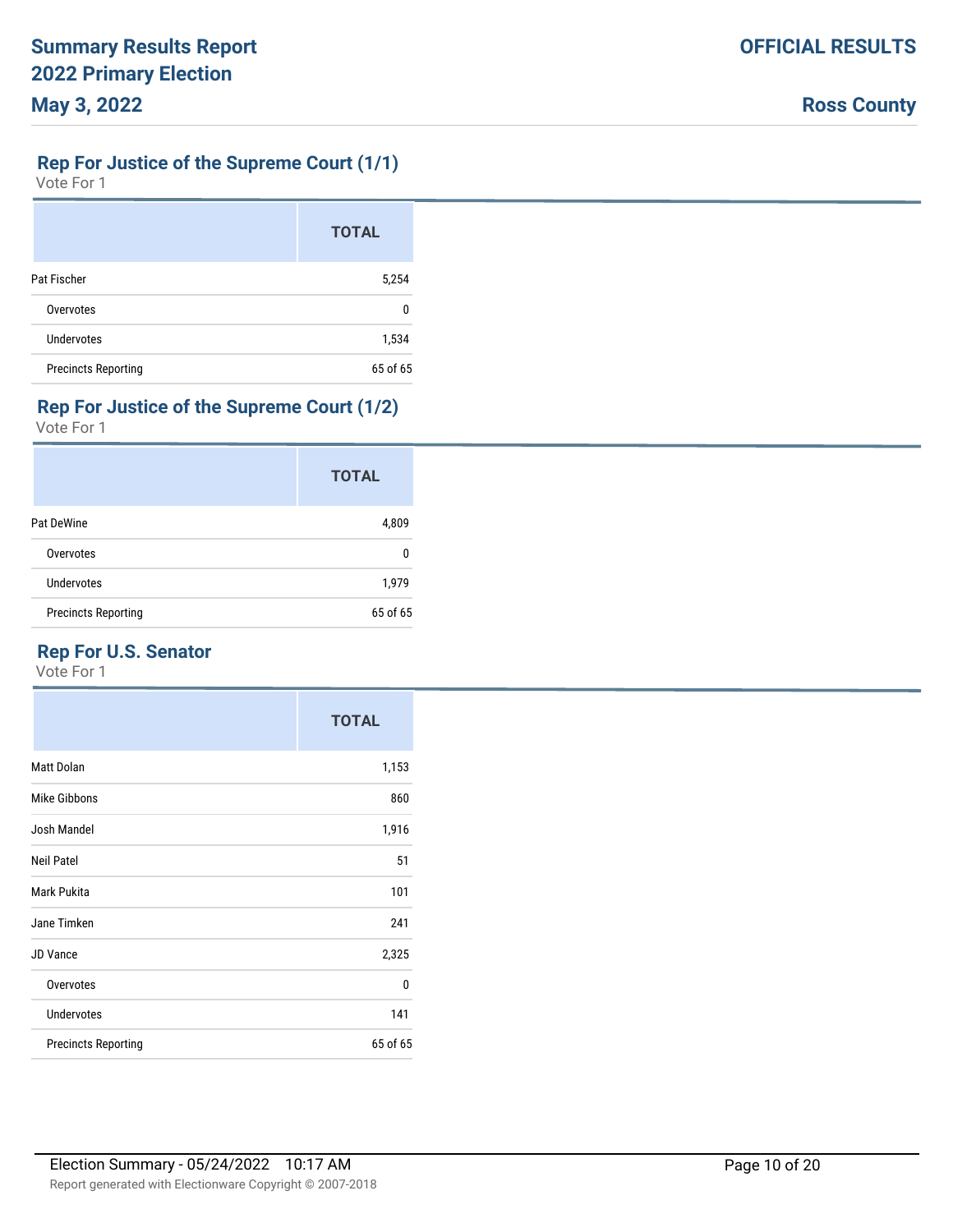#### **Rep For Representative to Congress (2nd District)**

Vote For 1

|                            | <b>TOTAL</b> |
|----------------------------|--------------|
| James J. Condit Jr.        | 509          |
| <b>Brad Wenstrup</b>       | 4,915        |
| David J. Windisch          | 603          |
| Overvotes                  | $\Omega$     |
| <b>Undervotes</b>          | 761          |
| <b>Precincts Reporting</b> | 65 of 65     |

#### **Rep For Judge of the Court of Appeals (4th District)**

Vote For 1

|                            | <b>TOTAL</b> |
|----------------------------|--------------|
| Kristy Wilkin              | 5,269        |
| Overvotes                  | 0            |
| <b>Undervotes</b>          | 1,519        |
| <b>Precincts Reporting</b> | 65 of 65     |

# **Rep For Judge of the Court of Common Pleas**

|                            | <b>TOTAL</b> |
|----------------------------|--------------|
| Michael M. Ater            | 5,558        |
| Overvotes                  | 0            |
| Undervotes                 | 1,230        |
| <b>Precincts Reporting</b> | 65 of 65     |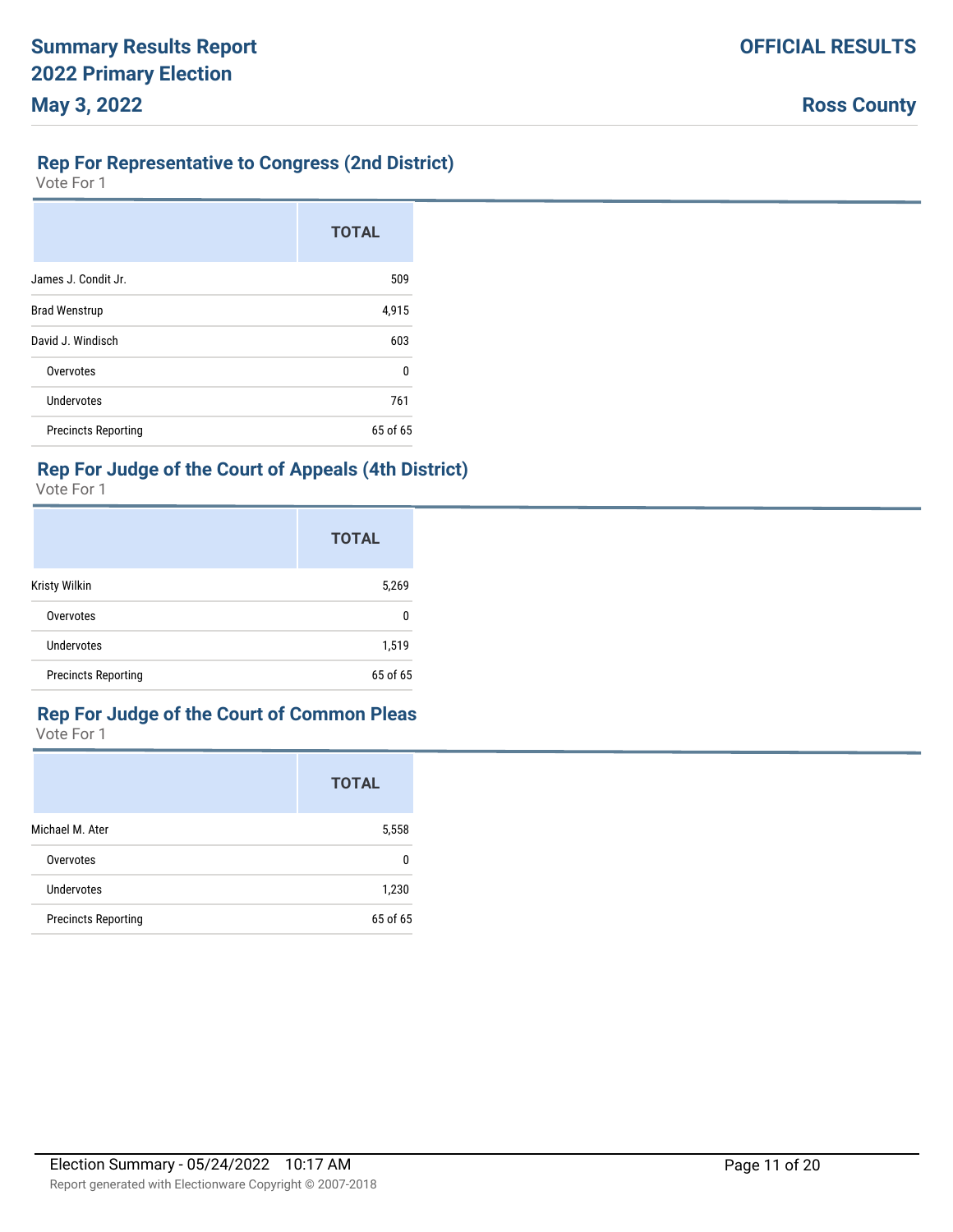#### **Rep For County Commissioner**

Vote For 1

|                            | <b>TOTAL</b> |
|----------------------------|--------------|
| David Byers                | 2,814        |
| Jack A. Everson            | 3,221        |
| Overvotes                  | 0            |
| Undervotes                 | 753          |
| <b>Precincts Reporting</b> | 65 of 65     |

# **Rep For County Auditor**

Vote For 1

|                            | <b>TOTAL</b> |
|----------------------------|--------------|
| Jeff Lehner                | 5,470        |
| Overvotes                  | 0            |
| Undervotes                 | 1,318        |
| <b>Precincts Reporting</b> | 65 of 65     |

#### **Rep For Member of County Central Committee 1 Chillicothe 1-A**

Vote For 1

|                            | <b>TOTAL</b> |
|----------------------------|--------------|
| Julie Lambert              | 134          |
| Overvotes                  | n            |
| Undervotes                 | 21           |
| <b>Precincts Reporting</b> | $1$ of $1$   |

# **Rep For Member of County Central Committee 2 Chillicothe 1-B**

|                            | <b>TOTAL</b> |
|----------------------------|--------------|
| Deborah Russell            | 98           |
| Overvotes                  | 0            |
| Undervotes                 | 14           |
| <b>Precincts Reporting</b> | 1 of 1       |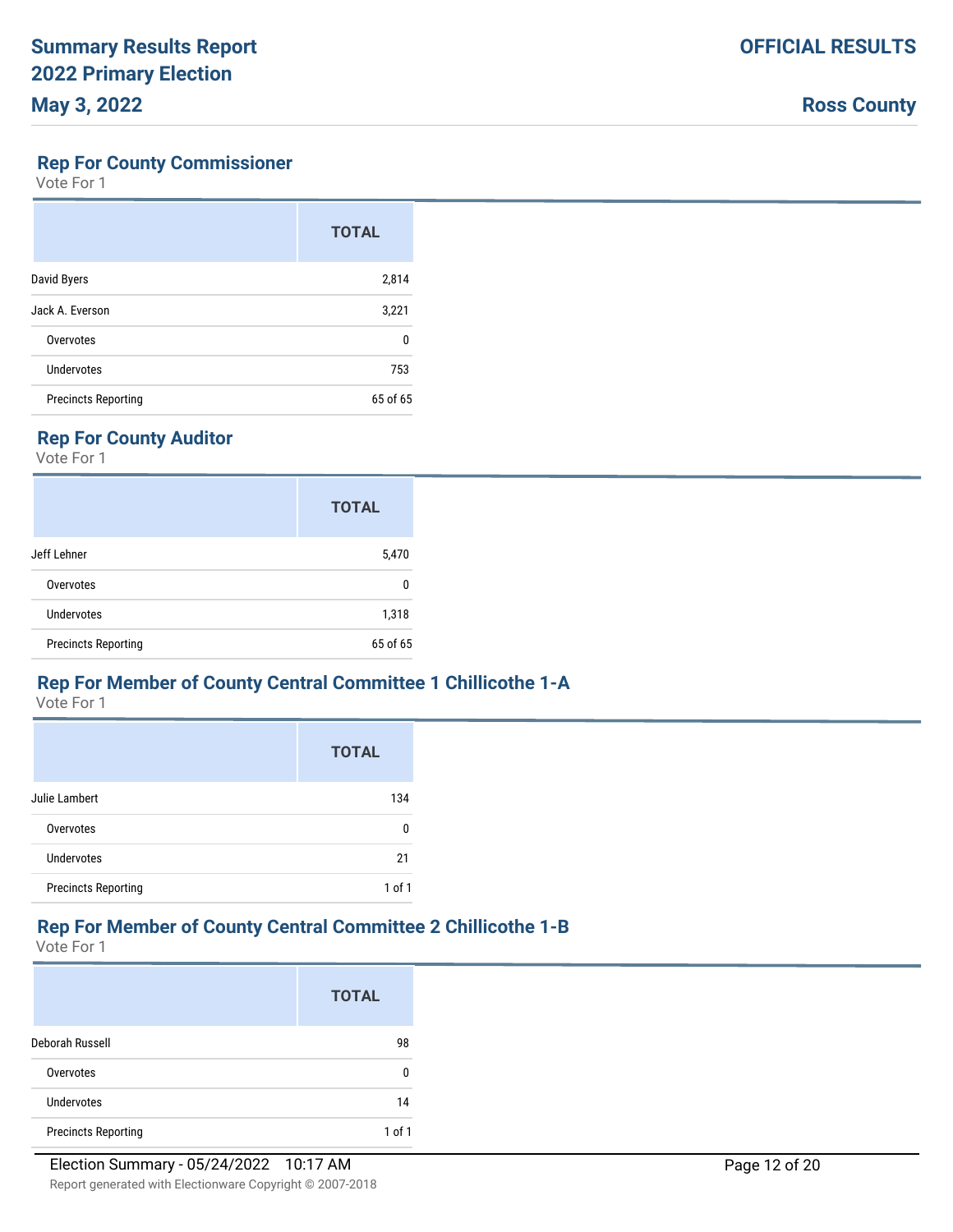#### **Rep For Member of County Central Committee 3 Chillicothe 1-C**

Vote For 1

|                            | <b>TOTAL</b> |
|----------------------------|--------------|
| Penny A. Lamb              | 123          |
| Overvotes                  | 0            |
| Undervotes                 | 24           |
| <b>Precincts Reporting</b> | $1$ of $1$   |

#### **Rep For Member of County Central Committee 4 Chillicothe 1-D**

Vote For 1

|                            | <b>TOTAL</b> |
|----------------------------|--------------|
| David A. Daughters         | 122          |
| Overvotes                  | n            |
| Undervotes                 | 24           |
| <b>Precincts Reporting</b> | 1 of 1       |

#### **Rep For Member of County Central Committee 7 Chillicothe 2-C**

Vote For 1

|                            | <b>TOTAL</b> |
|----------------------------|--------------|
| Jeanne L. Lavender         | 89           |
| Overvotes                  | n            |
| <b>Undervotes</b>          | 16           |
| <b>Precincts Reporting</b> | 1 of 1       |

#### **Rep For Member of County Central Committee 8 Chillicothe 2-D**

|                            | <b>TOTAL</b> |
|----------------------------|--------------|
| Nancy Ames                 | 94           |
| Overvotes                  | 0            |
| <b>Undervotes</b>          | 14           |
| <b>Precincts Reporting</b> | 1 of 1       |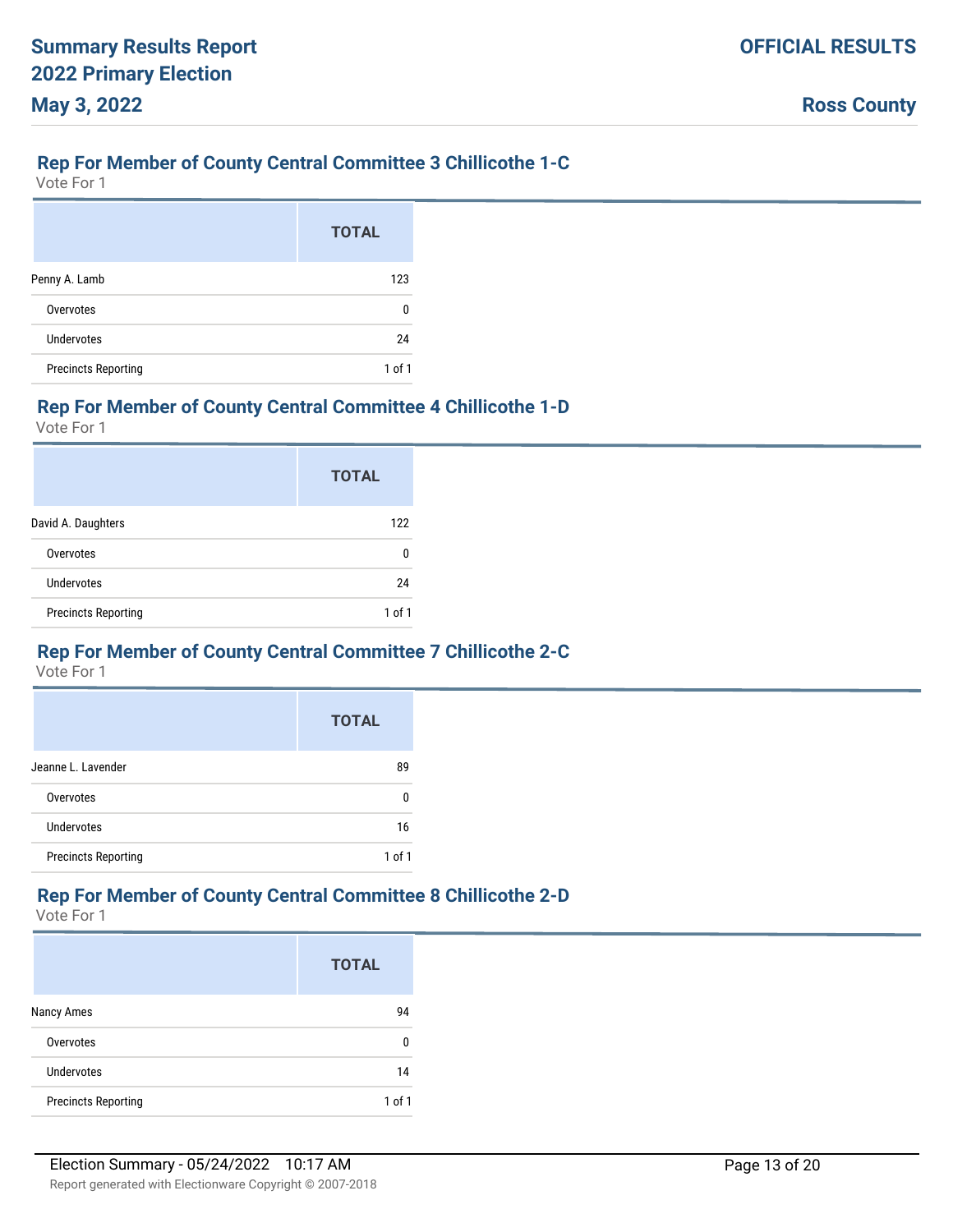#### **Rep For Member of County Central Committee 14 Chillicothe 4-B**

Vote For 1

|                            | <b>TOTAL</b> |
|----------------------------|--------------|
| James Laveck               | 36           |
| Overvotes                  | n            |
| Undervotes                 |              |
| <b>Precincts Reporting</b> | $1$ of $1$   |

#### **Rep For Member of County Central Committee 17 Chillicothe 5-B**

Vote For 1

|                            | <b>TOTAL</b> |
|----------------------------|--------------|
| Jeffrey C. Marks           | 68           |
| Overvotes                  | 0            |
| Undervotes                 | 11           |
| <b>Precincts Reporting</b> | 1 of 1       |

#### **Rep For Member of County Central Committee 18 Chillicothe 5-C**

Vote For 1

|                            | <b>TOTAL</b> |
|----------------------------|--------------|
| Deborah Turvy              | 62           |
| Overvotes                  | n            |
| <b>Undervotes</b>          | 16           |
| <b>Precincts Reporting</b> | 1 of 1       |

#### **Rep For Member of County Central Committee 26 Colerain West**

|                            | <b>TOTAL</b> |
|----------------------------|--------------|
| Dan D. Cryder              | 123          |
| Overvotes                  | n            |
| Undervotes                 | 30           |
| <b>Precincts Reporting</b> | 1 of 1       |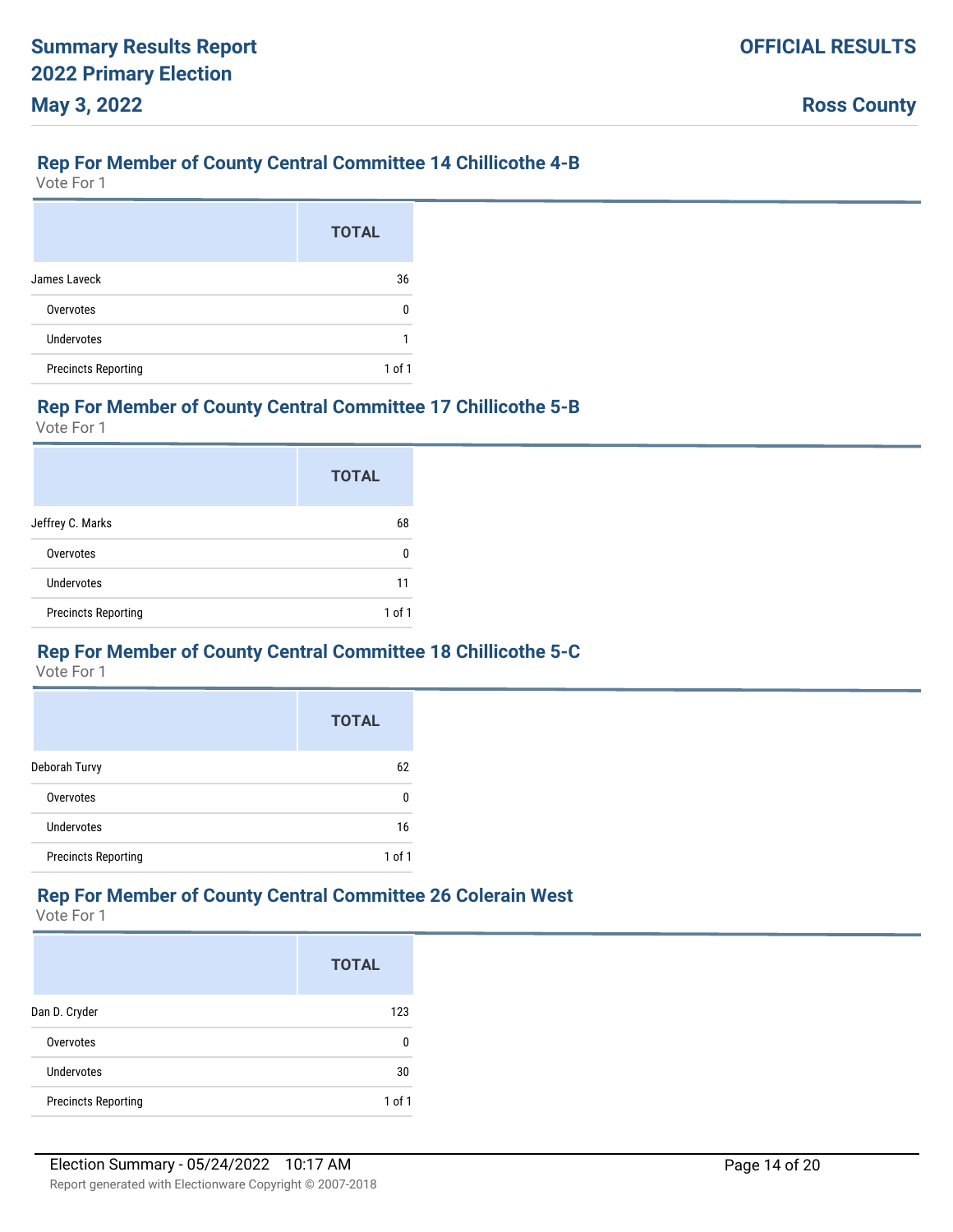#### **Rep For Member of County Central Committee 35 Green North**

Vote For 1

|                            | <b>TOTAL</b> |
|----------------------------|--------------|
| Sarah Bollinger            | 107          |
| Overvotes                  | n            |
| Undervotes                 | 31           |
| <b>Precincts Reporting</b> | 1 of 1       |

#### **Rep For Member of County Central Committee 38 Harrison Twp.**

Vote For 1

|                            | <b>TOTAL</b> |
|----------------------------|--------------|
| <b>Philip Gray</b>         | 116          |
| Overvotes                  | 0            |
| Undervotes                 | 69           |
| <b>Precincts Reporting</b> | 1 of 1       |

#### **Rep For Member of County Central Committee 43 Jefferson Twp.**

Vote For 1

|                            | <b>TOTAL</b> |
|----------------------------|--------------|
| Jim Hatfield               | 68           |
| Overvotes                  | n            |
| <b>Undervotes</b>          | 17           |
| <b>Precincts Reporting</b> | 1 of 1       |

#### **Rep For Member of County Central Committee 51 Scioto Six**

|                            | <b>TOTAL</b> |
|----------------------------|--------------|
| <b>Walter Ray Storts</b>   | 115          |
| Overvotes                  | 0            |
| Undervotes                 | 21           |
| <b>Precincts Reporting</b> | $1$ of $1$   |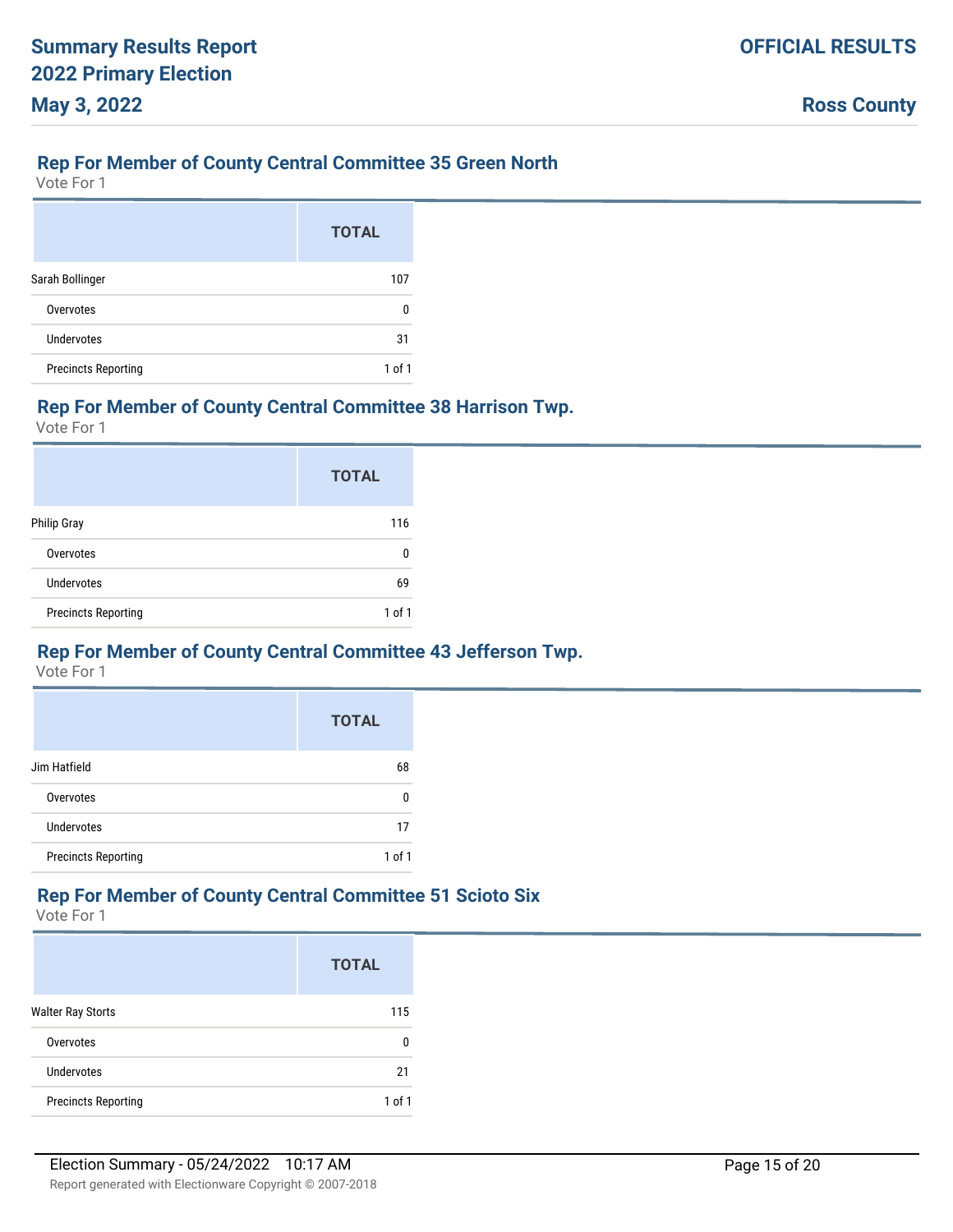#### **Rep For Member of County Central Committee 55 Springfield South**

Vote For 1

|                            | <b>TOTAL</b> |
|----------------------------|--------------|
| David A. Glass II          | 74           |
| Overvotes                  | 0            |
| Undervotes                 | 17           |
| <b>Precincts Reporting</b> | 1 of 1       |

#### **Rep For Member of County Central Committee 56 Twin Central**

Vote For 1

|                            | <b>TOTAL</b> |
|----------------------------|--------------|
| Nicole Wells               | 49           |
| Overvotes                  | n            |
| Undervotes                 | 22           |
| <b>Precincts Reporting</b> | 1 of 1       |

#### **Rep For Member of County Central Committee 57 Twin East**

Vote For 1

|                            | <b>TOTAL</b> |
|----------------------------|--------------|
| Emily I. Schmidt           | 47           |
| Overvotes                  | n            |
| Undervotes                 |              |
| <b>Precincts Reporting</b> | 1 of 1       |

#### **Rep For Member of County Central Committee 61 Union East**

|                            | <b>TOTAL</b> |
|----------------------------|--------------|
| Kendra Scott               | 107          |
| Overvotes                  | n            |
| Undervotes                 | 30           |
| <b>Precincts Reporting</b> | $1$ of $1$   |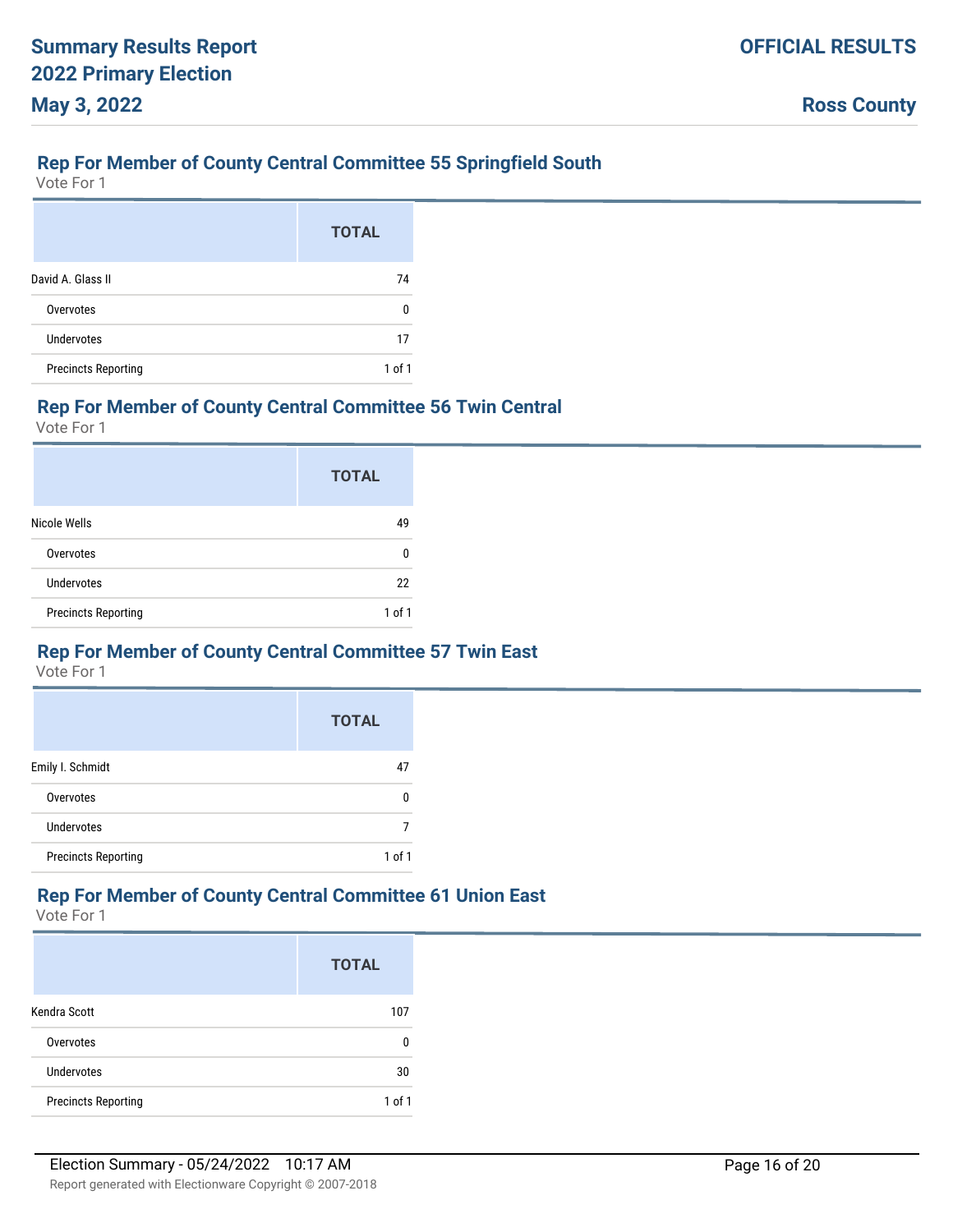#### **Rep For Member of County Central Committee 64 Union South**

Vote For 1

|                            | <b>TOTAL</b> |
|----------------------------|--------------|
| Jeffrey G. Henness         | 124          |
| Overvotes                  | 0            |
| Undervotes                 | 30           |
| <b>Precincts Reporting</b> | 1 of 1       |

#### **Rep For Member of County Central Committee 65 Union West**

Vote For 1

|                            | <b>TOTAL</b> |
|----------------------------|--------------|
| David Jeffers              | 164          |
| Overvotes                  | 0            |
| Undervotes                 | 55           |
| <b>Precincts Reporting</b> | 1 of 1       |

# **Adena Local School District**

|                            | <b>TOTAL</b> |
|----------------------------|--------------|
| For the Tax                | 555          |
| Against the Tax            | 711          |
| Overvotes                  | 0            |
| <b>Undervotes</b>          | 8            |
| <b>Precincts Reporting</b> | f 9،<br>۹ ი  |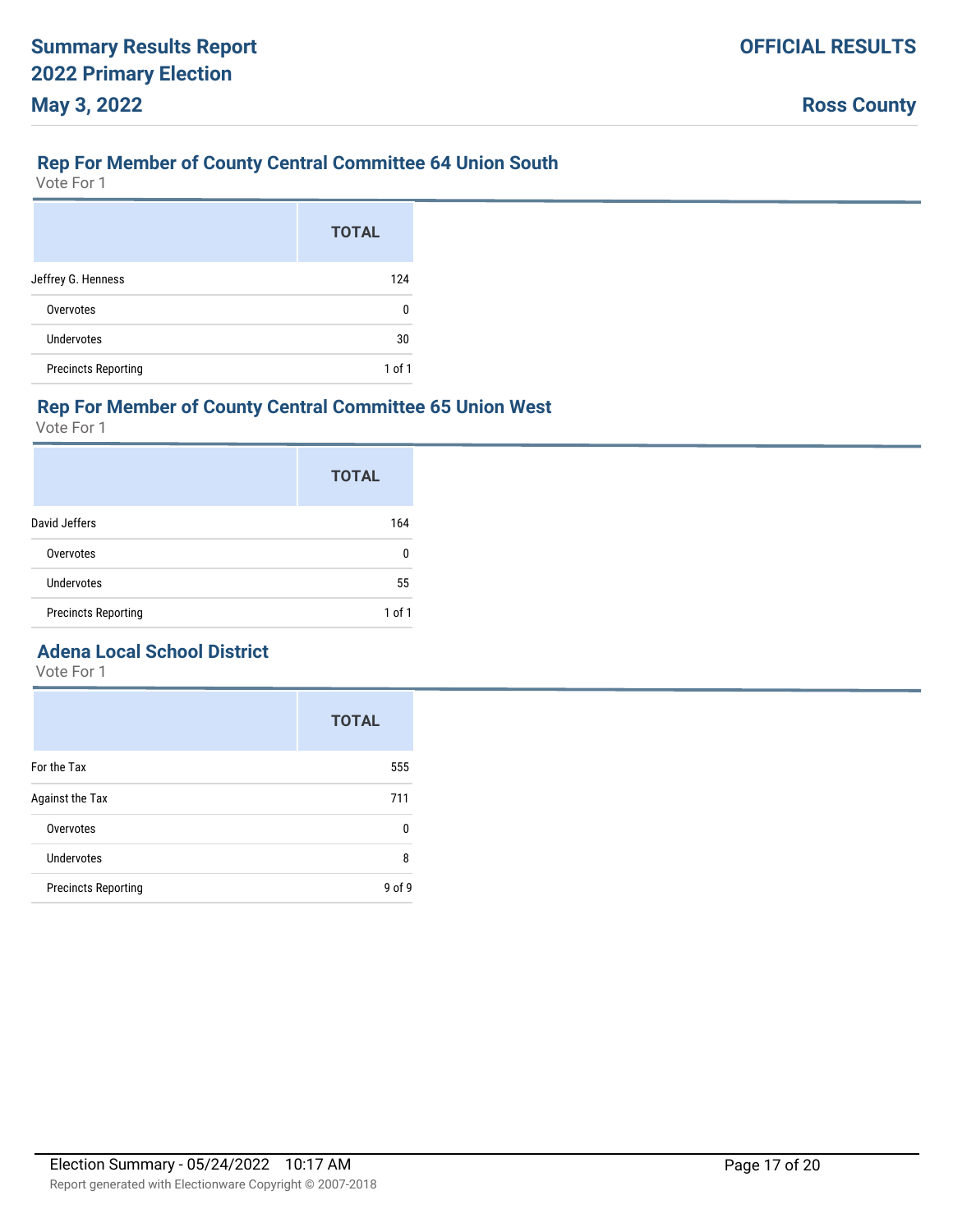#### **Miami Trace Local School District**

Vote For 1

|                            | <b>TOTAL</b> |
|----------------------------|--------------|
| For the Tax Levy           |              |
| Against the Tax Levy       | n            |
| Overvotes                  | 0            |
| Undervotes                 | n            |
| <b>Precincts Reporting</b> | 1 of 1       |

# **Harrison Township Fire and EMS 3.0 Mills**

Vote For 1

|                             | <b>TOTAL</b> |
|-----------------------------|--------------|
| For the Tax Levy            | 61           |
| <b>Against the Tax Levy</b> | 171          |
| Overvotes                   | U            |
| Undervotes                  | 3            |
| <b>Precincts Reporting</b>  | 1 of 1       |

# **Twin Township Fire and EMS 3.0 Mills**

|                             | <b>TOTAL</b> |
|-----------------------------|--------------|
| For the Tax Levy            | 221          |
| <b>Against the Tax Levy</b> | 230          |
| Overvotes                   | 0            |
| Undervotes                  | 10           |
| <b>Precincts Reporting</b>  | 4 of 4       |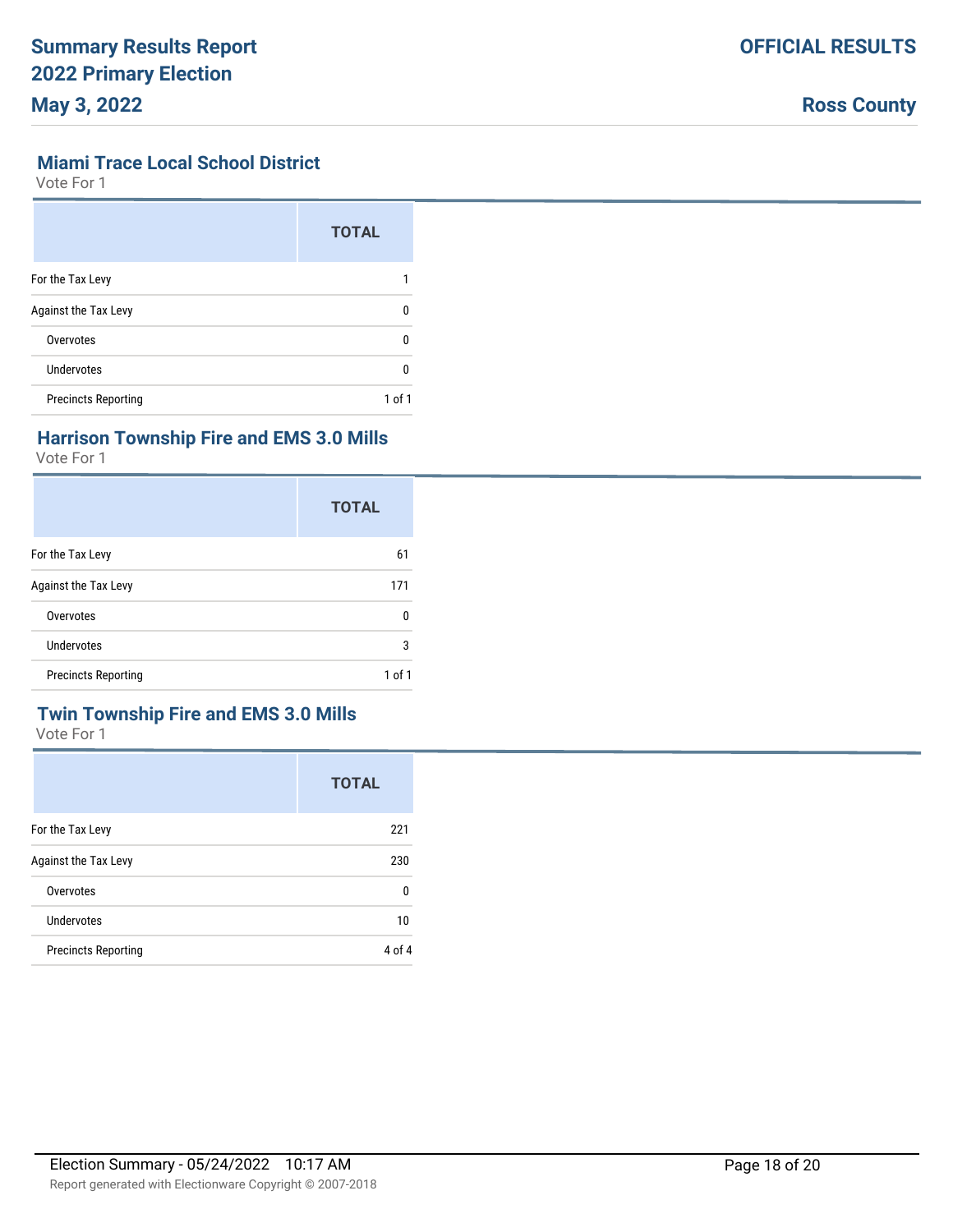#### **Local Option Cross Creek Petroleum - Weekday**

Vote For 1

|                            | <b>TOTAL</b> |
|----------------------------|--------------|
| Yes                        | 119          |
| No                         | 54           |
| Overvotes                  | 0            |
| <b>Undervotes</b>          | 4            |
| <b>Precincts Reporting</b> | $1$ of $1$   |

# **Local Option Cross Creek Petroleum - Sunday**

Vote For 1

|                            | <b>TOTAL</b> |
|----------------------------|--------------|
| Yes                        | 103          |
| No                         | 70           |
| Overvotes                  | 0            |
| <b>Undervotes</b>          | 4            |
| <b>Precincts Reporting</b> | $1$ of $1$   |

# **Local Option - Paps Hilltop Distillery - Weekday**

|                            | <b>TOTAL</b> |
|----------------------------|--------------|
| Yes                        | 89           |
| No                         | 27           |
| Overvotes                  | 0            |
| <b>Undervotes</b>          | 2            |
| <b>Precincts Reporting</b> | $1$ of $1$   |